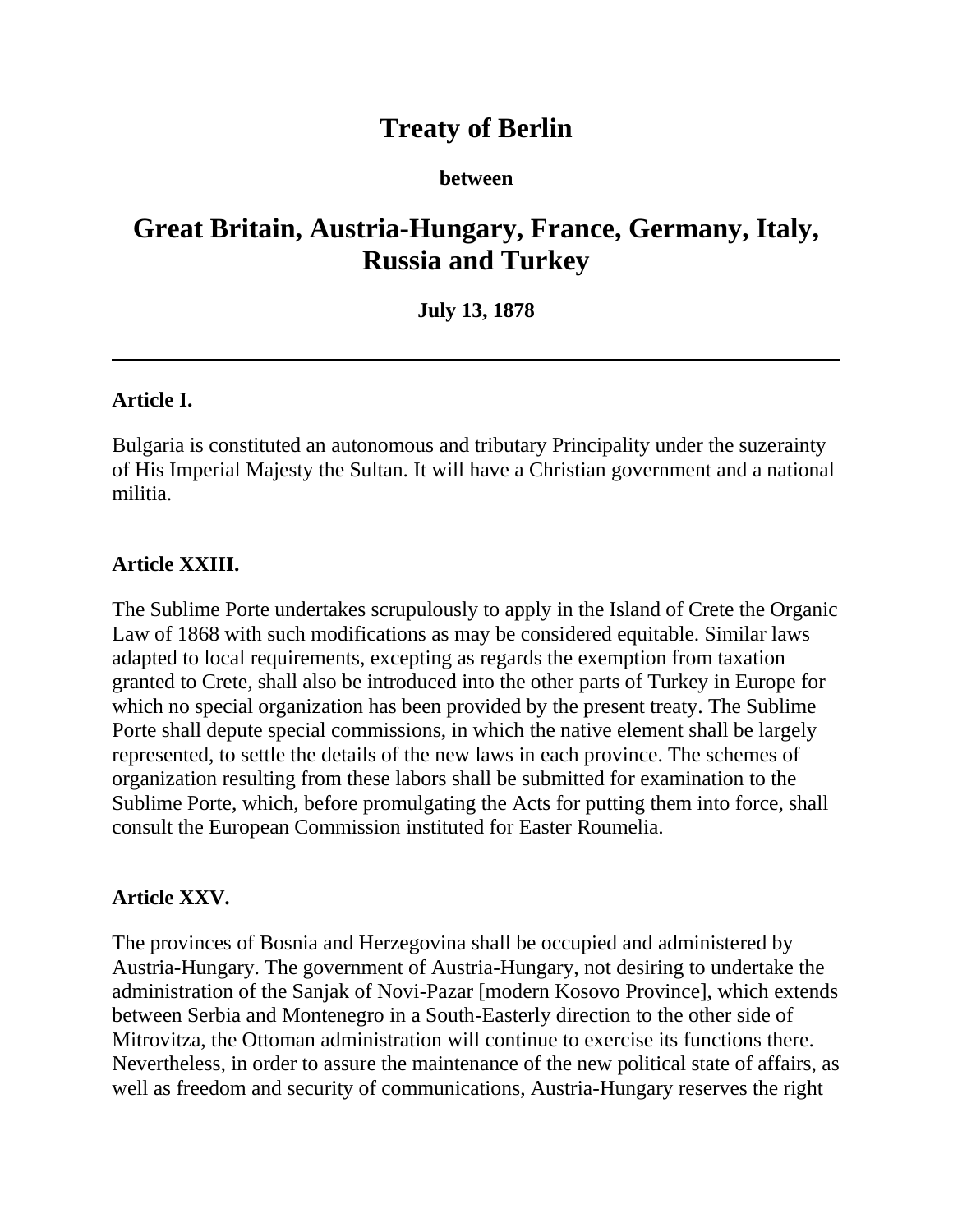of keeping garrisons and having military and commercial roads in the whole of this part of the ancient vilayet of Bosnia. To this end the governments of Austria-Hungary and Turkey reserve to themselves to come to an understanding on the details.

## **Article XXVI.**

The independence of Montenegro is recognized by the Sublime Porte and by all those of the High Contracting Parties who had not hitherto admitted it.

## **Article XXXIV.**

The High Contracting Parties recognize the independence of the Principality of Serbia, subject to the conditions set forth in the following Article.

### **Article XXXV.**

In Serbia the difference of religious creeds and confessions shall not be alleged against any person as a ground for exclusion or incapacity in matters relating to the enjoyment of civil or political rights, admission to public employments, functions, and honors, or the exercise of the various professions and industries, in any locality whatsoever. The freedom and outward exercise of all forms of worship shall be assured to all persons belonging to Serbia, as well as to foreigners, and no hindrance shall be offered either to the hierarchical organization of the different communions, or to their relations with their spiritual chiefs.

### **Article XLIII.**

The High Contracting Parties recognize the independence of Romania, subject to the conditions set forth in the two following Articles.

### **Article XLIV.**

In Romania the difference of religious creeds and confessions shall not be alleged against any person as a ground for exclusion or incapacity in matters relating to the enjoyment of civil or political rights, admission to public employments, functions, and honors, or the exercise of the various professions and industries, in any locality whatsoever. The freedom and outward exercise of all forms of worship shall be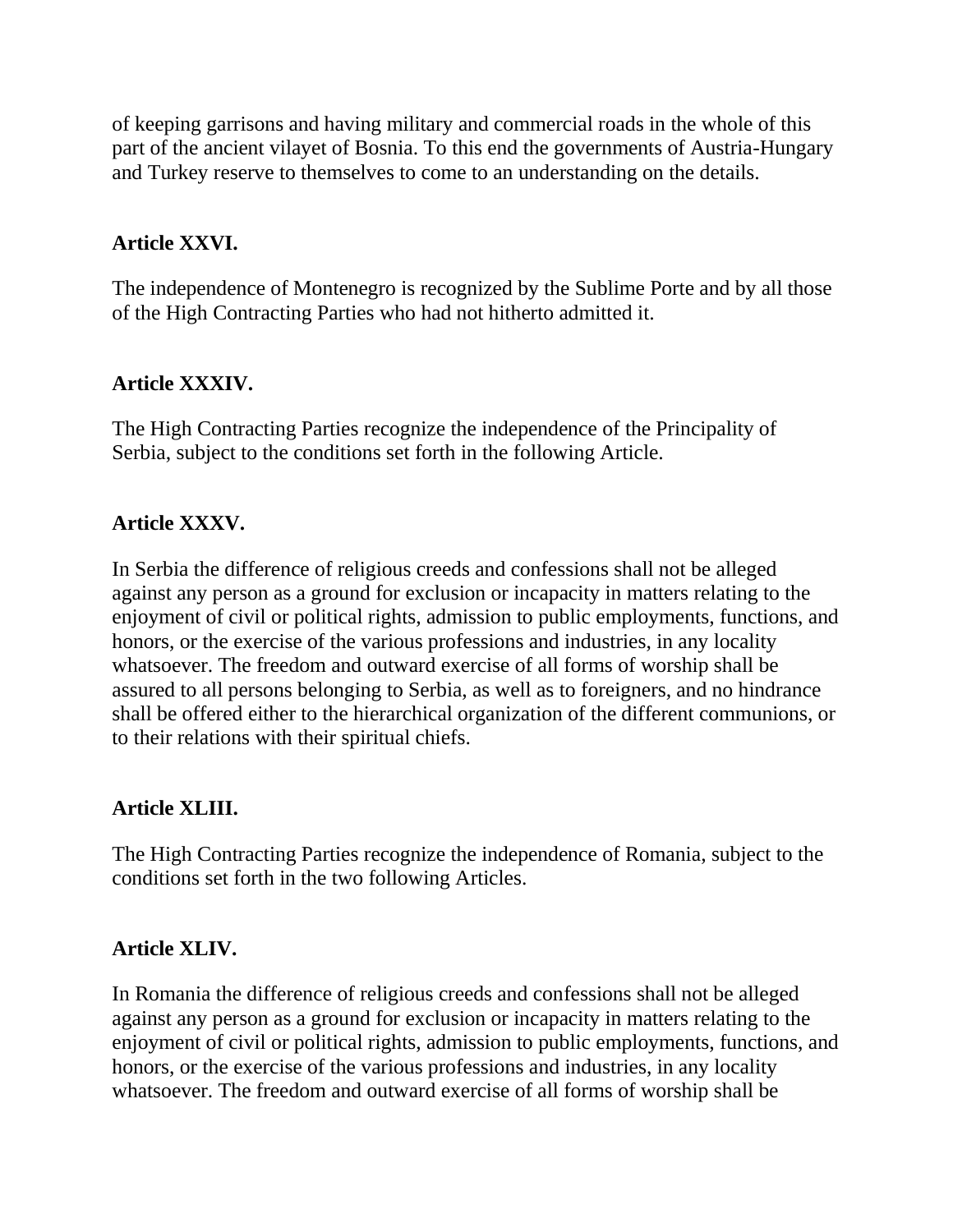assured to all persons belonging to Romania, as well as to foreigners, and no hindrance shall be offered either to the hierarchical organization of the different communions, or to their relations with their spiritual chiefs. The subjects and citizens of all the Powers, traders or others, shall be treated in Romania without distinction of creed, on a footing of perfect equality.

# **Article XLV.**

The Principality of Romania restores to His Majesty the Emperor of Russia that portion of the Bessarabian territory detached from Russia by the Treaty of Paris of 1856, bounded on the West by the mid-channel of the Pruth [River], and on the South by the mid-channel of the Kilia Branch and the Stary-Stamboul mouth [now the modern state of Moldova].

**Article LVIII.** The Sublime Porte cedes to the Russian Empire in Asia the territories of Ardahan, Kars, and Batum [modern Armenia and Georgia, with a bit of Northeastern Turkey], together with the latter port.

### **Article LIX.**

His Majesty the Emperor of Russia declares that it is his intention to constitute Batum a free port, essentially commercial.

### **Article LXII.**

The Sublime Porte having expressed the intention to maintain the principle of religious liberty, and give it the widest scope, the Contracting Parties take note of this spontaneous declaration. In no part of the Ottoman Empire shall difference of religion be alleged against any person as a ground for exclusion or incapacity in matters relating to the enjoyment of civil or political rights, admission to public employments, functions, and honors, or the exercise of the various professions and industries, in any locality whatsoever. The freedom and outward exercise of all forms of worship shall be assured to all, and no hindrance shall be offered either to the hierarchical organization of the different communions, or to their relations with their spiritual chiefs.

Ecclesiastics, pilgrims, and monks of all nationalities traveling in Turkey in Europe, or in Turkey in Asia, shall enjoy the same rights, advantages, and privileges.